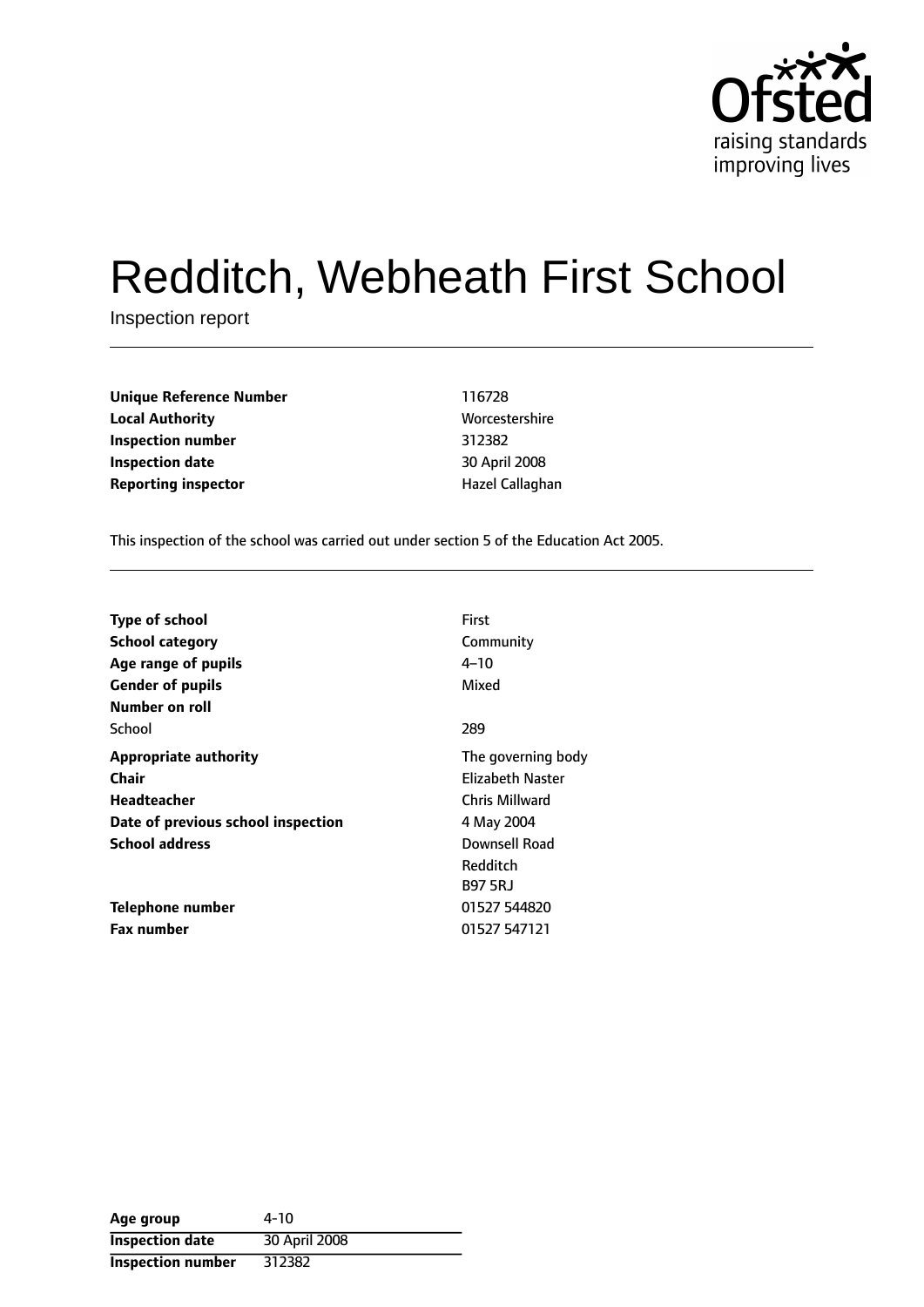.

© Crown copyright 2008

#### Website: www.ofsted.gov.uk

This document may be reproduced in whole or in part for non-commercial educational purposes, provided that the information quoted is reproduced without adaptation and the source and date of publication are stated.

Further copies of this report are obtainable from the school. Under the Education Act 2005, the school must provide a copy of this report free of charge to certain categories of people. A charge not exceeding the full cost of reproduction may be made for any other copies supplied.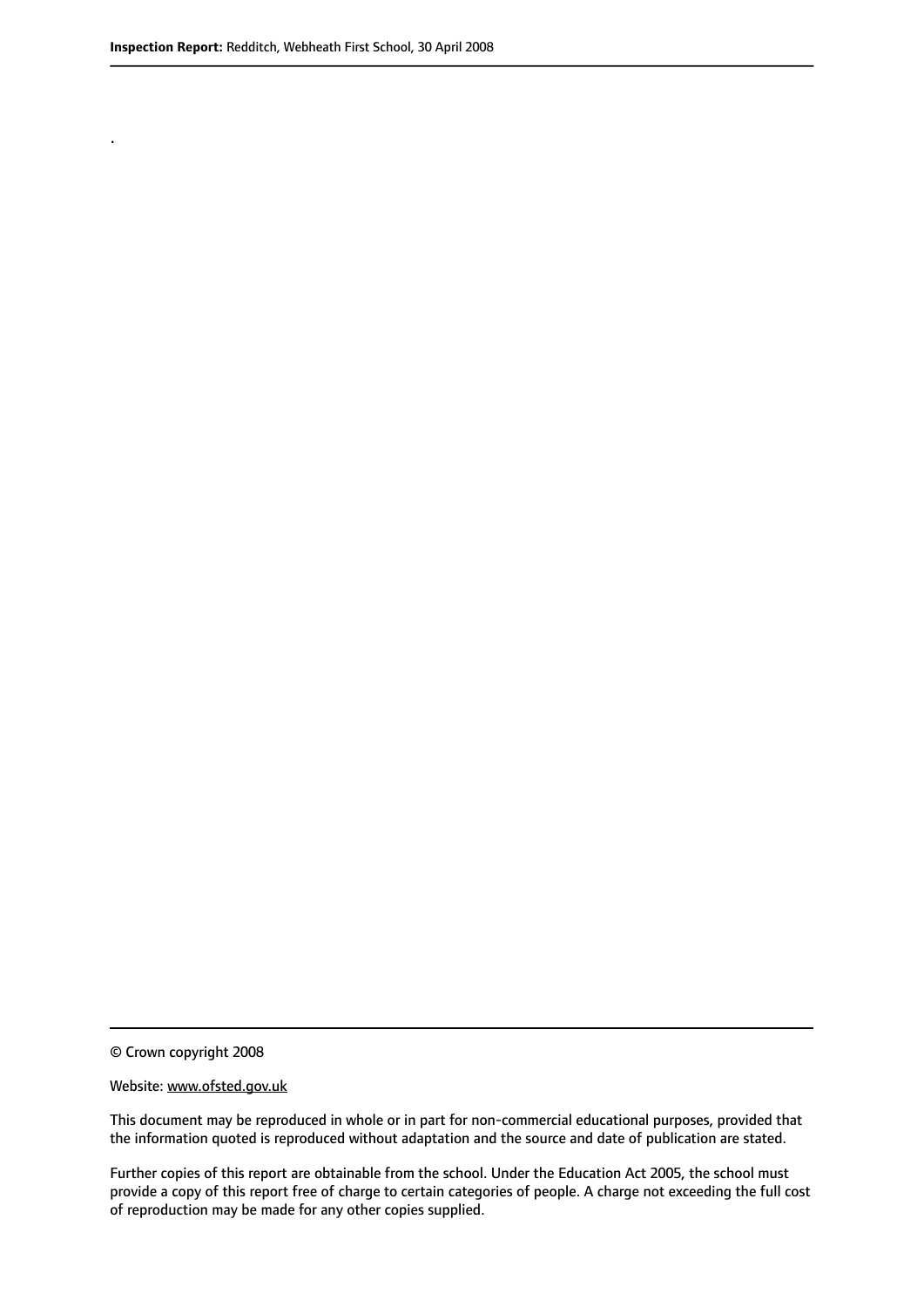## **Introduction**

The inspection was carried out by one Additional Inspector. The inspector evaluated the overall effectiveness of the school and investigated the following issues. •How the school is better meeting the needs of boys in writing at Key Stage 1 and all pupils in mathematics in Years 3 and 4 so they make good progress. •Whether the school's self-evaluation of aspects of its provision judged as outstanding is accurate. •The effectiveness of the leadership team following changes in the staffing structure. Evidence was gathered from the school's assessments of pupils' standards and achievement, and results of the 2007 tests were analysed. Discussions took place with senior leaders, the staff and pupils. Parents' responses to the Ofsted questionnaire were analysed. The inspector considered the quality of school self-evaluation and the impact of recent initiatives. Other aspects of the school's work were not investigated in detail, but the inspector found no evidence to suggest that the school's own assessments, as given in its self-evaluation, were not justified, and these have been included where appropriate in this report.

## **Description of the school**

Webheath First School is larger than the average, with the majority of its pupils coming from families of White British backgrounds. A smaller than average proportion of pupils are identified as having learning difficulties and/or disabilities. Children'srange of knowledge and experiences when they start in the Reception classes is similar to that expected for their age. The school has successfully achieved the Artsmark Gold Award, the Activemark Gold Award the Healthy School's Award and the Eco School Permanent Green Flag Award.

## **Key for inspection grades**

| Outstanding  |
|--------------|
| Good         |
| Satisfactory |
| Inadequate   |
|              |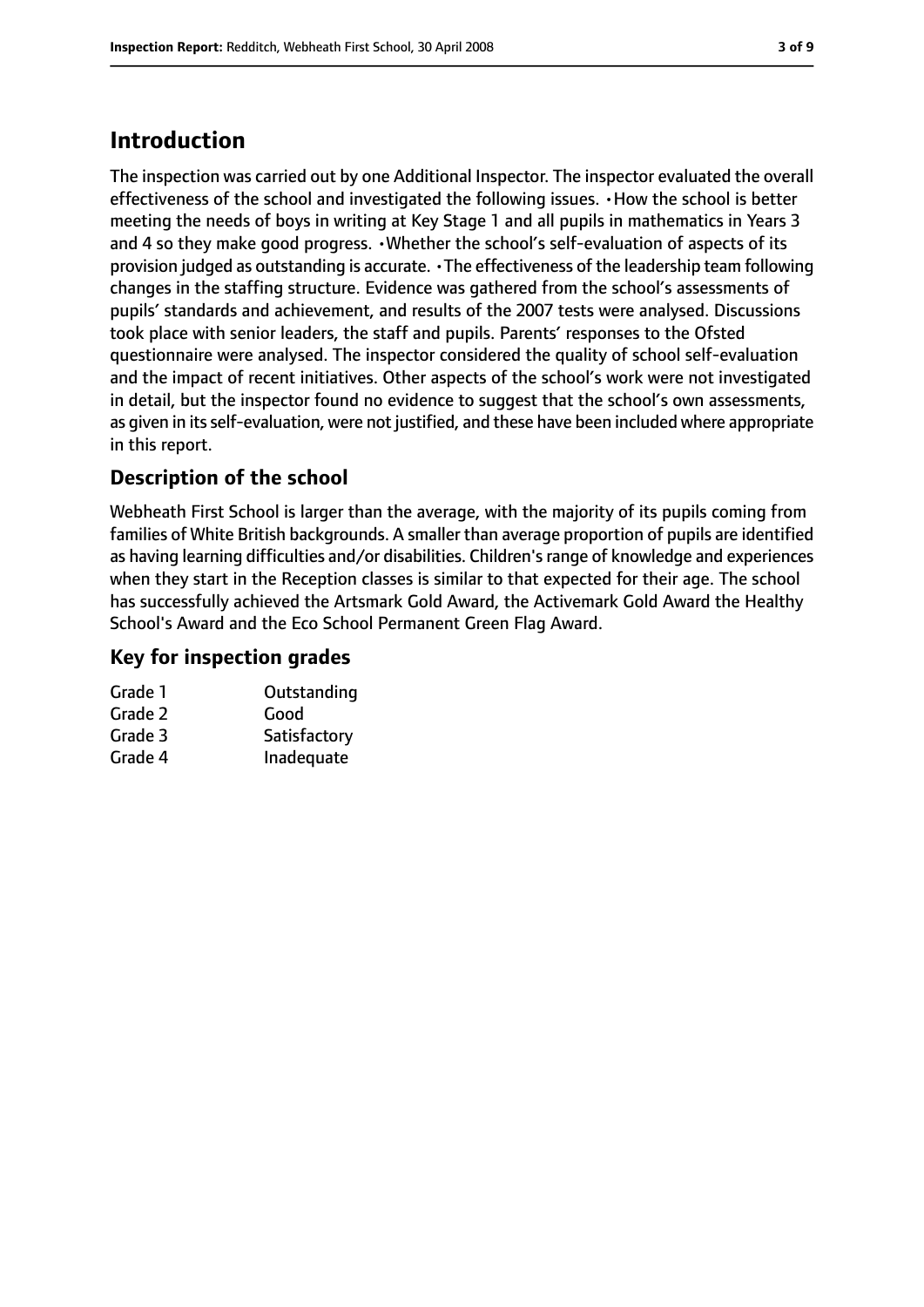## **Overall effectiveness of the school**

#### **Grade: 2**

Webheath is a good school. It was judged good at the last inspection and under the excellent leadership of the headteacher has continued to improve so there are now many outstanding features. Under her strong direction there is a clear aim to further raise standards, not only in pupils' academic work but also in their personal development and pupils are well prepared for the next stage of education and the world of work.

Standards are well above average and pupils make good progress through the school. This is the result of consistently good teaching that ensures pupils' learning is well supported and extended. Pupils regularly meet the challenging targets set for them. This good achievement starts in the Reception classes where children's confidence and love of learning is extremely well nurtured. Pupils show these good attitudes throughout the school and their enjoyment of learning is excellent. Pupils think highly of their teachers. They feel they are given a good understanding of how to improve and their personal aspirations are fostered by realistic targets for the next stage of learning, teachers' positive marking and encouraging comments. Although progress is good and standards are at least above average overall, the school has correctly identified that standards in writing in the Reception classes and in Years 1 and 2 were not as strong as in other areas, especially for boys. A wide range of effective strategies has been introduced, such as learning about 'Letters and Sounds', and more fun activities are planned which are effectively engaging boys' interest, and standards and progress have improved. In Years 3 and 4, progress in all aspects of English is good. It is in mathematics were progress is slowest, so this too has been a focus for improvement in these classes. Effective changes to the grouping of pupils in mathematics lessons and more practical activities are already having a positive impact. Pupils' progress is gradually accelerating in mathematics but it still lags behind English and science.

The outstanding care, support and guidance provided by all the staff ensure children feel safe and secure. Staff respond to pupils' personal needs particularly well. Many parents' letters describe the various ways staff have responded to particular difficulties and given that extra special care that has helped children and their families through a difficult time. One parent wrote, 'This school has a strong nurturing environment.' Pupils follow the strong role models provided by staff and show care, support and understanding for other children. They are tolerant of each other and show sensitivity when dealing with those who have difficulties or troubles. They are confident in explaining their own ideas and show respect for each other's thoughts and feelings. Pupils eagerly take on responsibilities around the school and are proud of their role in making the school a happy and efficient place. They have an excellent understanding of how to keep safe. For example, they talk very sensibly about the possible difficulties caused by the current building work and the importance of being safe when using the Internet. Pupils also have a very good understanding of how to develop healthy lifestyles. Older pupils described how they often prepare their own packed lunches explaining very clearly how they make positive eating choices. Almost every pupil loves coming to school to meet their friends and to enjoy the wider range of creative activities provided.

The curriculum is broad and enriched by many additional activities, visits and visitors. Sporting activities and learning about the arts are particular strengths that have been recognised by various awards such as the Artsmark Gold Award and the Activemark. Natural links are made between subjects to extend pupils' experiences and understanding, especially in English and in the use of information and communication technology. The use of the Forest School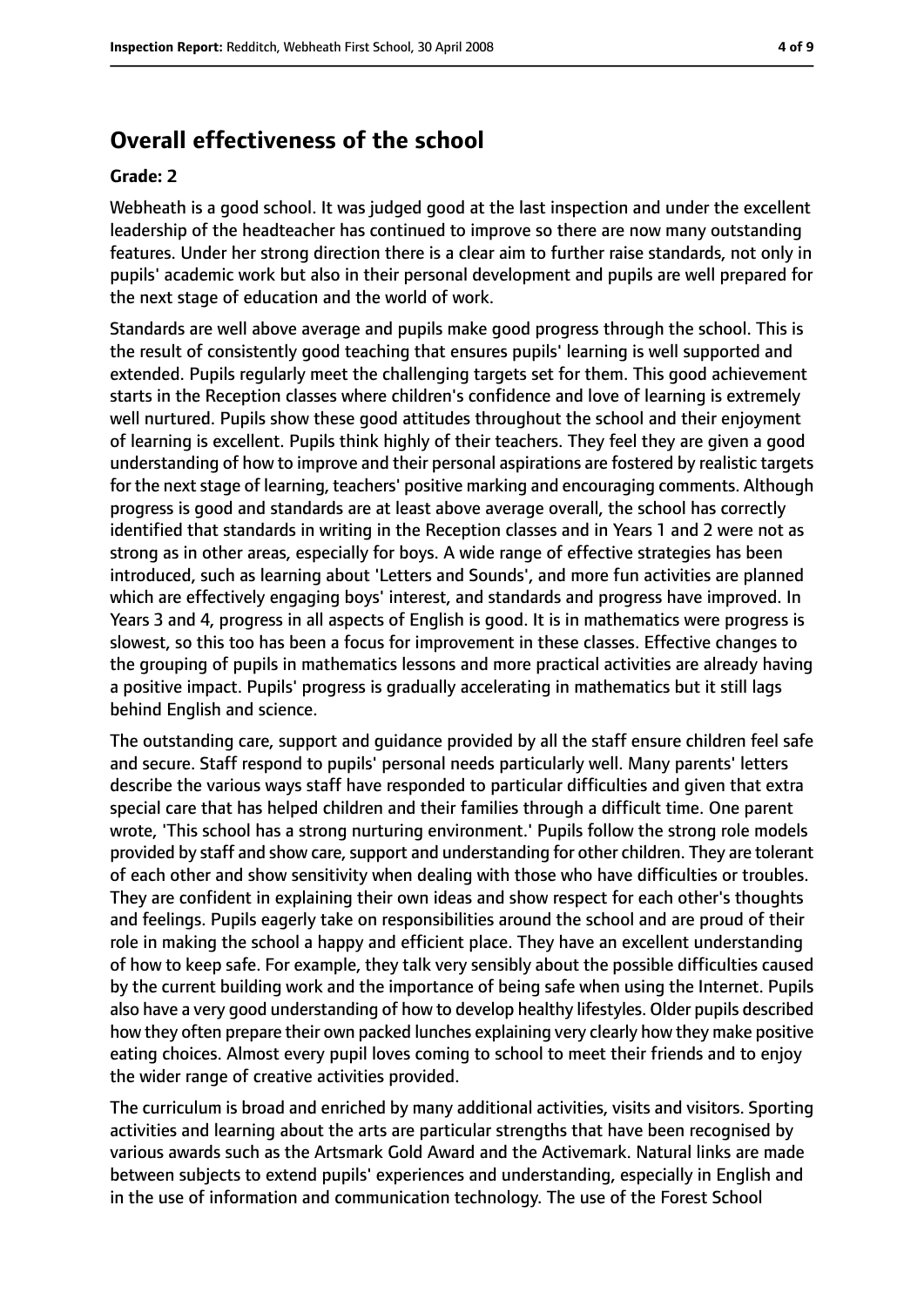experience is also proving valuable in promoting boys' better learning and all pupils' enjoyment of their activities. Pupils who have special gifts and talents are given many opportunities to extend their interests and skills. Aspects of curricular planning have been in place for many years and the school has recognised the need to make activities more relevant to pupils' lives. A start has been made to making activities more interesting and relevant but more can be done.

Many positive changes have been made over the last 18 months because of the strong lead provided by the headteacher and the commitment of all staff. This is recognised by many parents and reflected in this typical comment, 'The school is going from strength to strength.' Improvements are based on accurate and thorough evaluations of the school's strengths and areas for development. Systems for checking pupils' progress are comprehensive and the data are used very well to strengthen the teaching and to provide additional support for pupils who are likely to underachieve. All staff play a full part in school evaluation and they feel confident that their ideas are respected. Where possible these ideas are supported and used to develop and trial new ways of working. A new staffing structure is to be introduced in September to extend the management role of some staff and to further meet the accurately identified next stages of development for the school, such as the development of the curriculum. Governors are well informed and involved in all aspects of school life. They are proactive and quick to use their expertise and experience to benefit the school. The partnership with parents is good and there are strong links with other schools and outside agencies that support pupils, families and staff. Staff and governors work well together and evidence of many recent improvements and future plans are testimony to the school's good capacity for further advancement.

## **Effectiveness of the Foundation Stage**

#### **Grade: 2**

Children enter the Reception classes with a range of knowledge and experiences expected for their age. However, children's language skills are not as strong as other skills, whereas their personal development is a stronger aspect. As a result of the sensitive care and good teaching, children achieve well to reach above average standards. In the past, language skills continued to fall behind other areas of development but the introduction of new ways of working have made big improvements. This is having a positive impact on progress in both reading and writing. The curriculum for these young children is excellent as it provides a clear structure for learning that is based on children's own interests. Their ideas and curiosity lead the activities so they are highly motivated and love learning. The structure of the day ensures they have time to plan their own activities and to organise themselves. There is a strong focus on children's own recording so they gain in confidence in their own abilities. Staff work together as a cohesive team under the excellent leadership of the Foundation Stage coordinator. Very good links are forged with parents and the feeder pre-school groups.

## **What the school should do to improve further**

- Increase pupils' progress in mathematics so it equals that made in English and science in Years 3 and 4.
- Improve the curriculum so it becomes more relevant to pupils' experiences and the changes to the school community.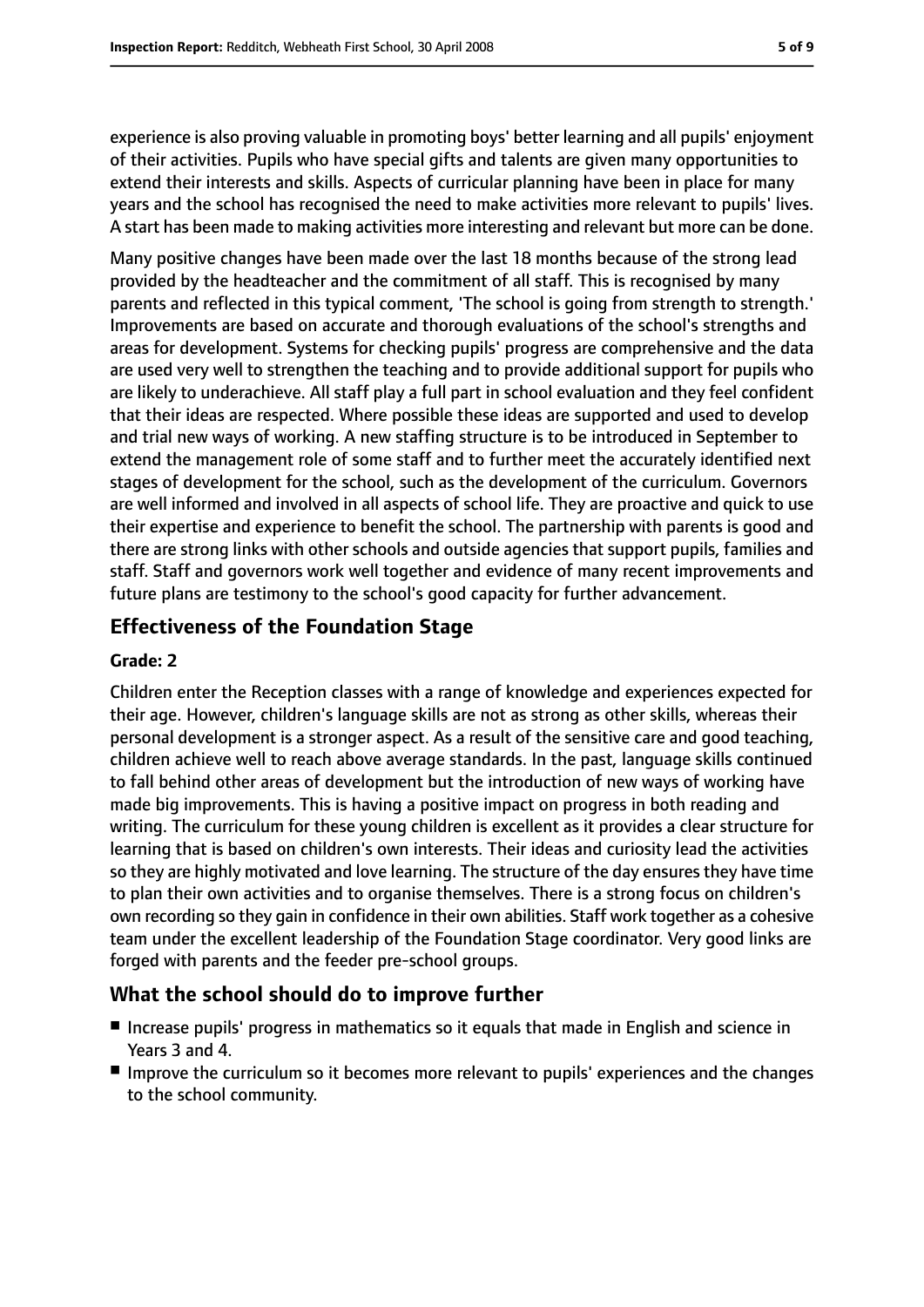**Any complaints about the inspection or the report should be made following the procedures set out in the guidance 'Complaints about school inspection', which is available from Ofsted's website: www.ofsted.gov.uk.**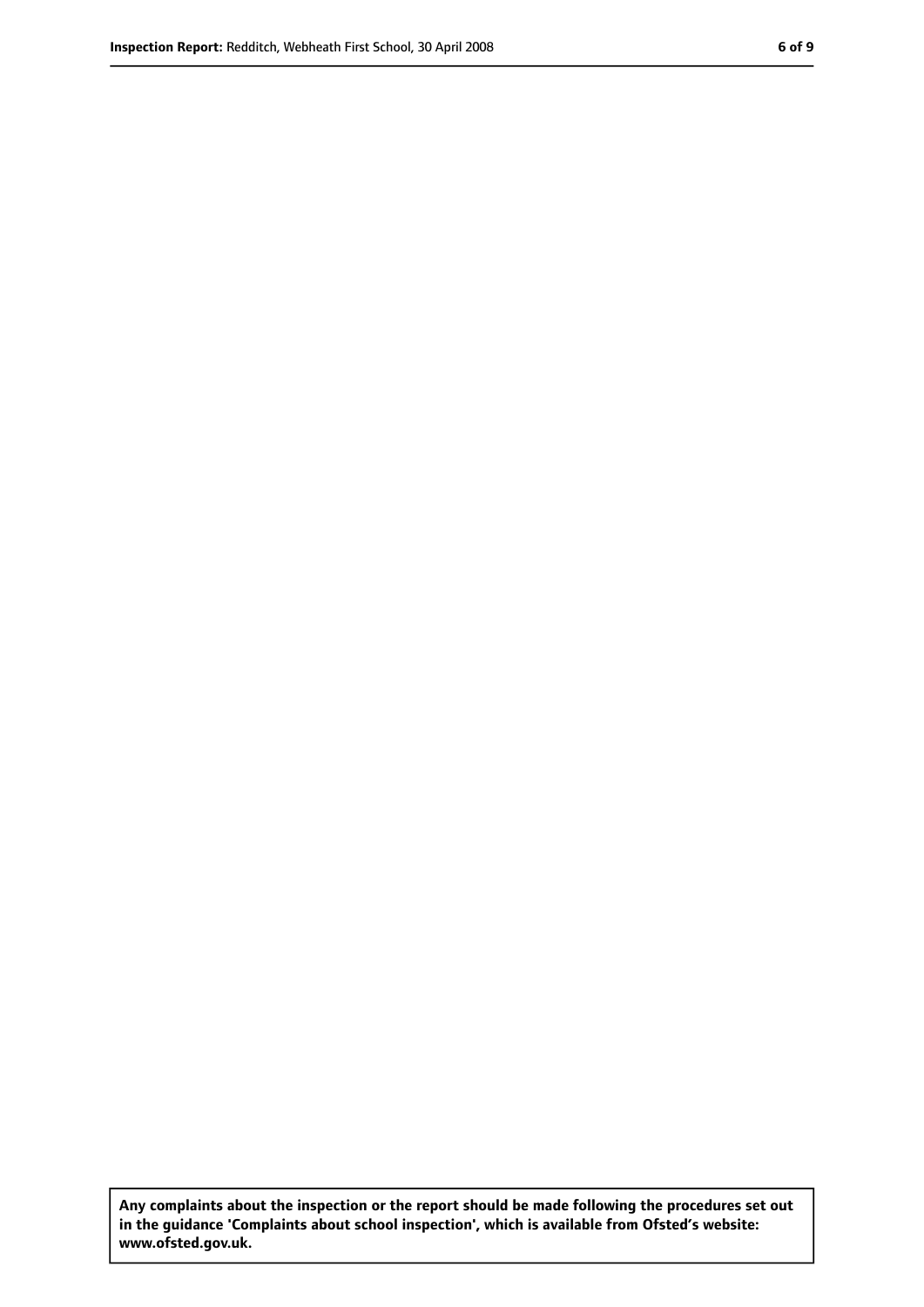#### **Annex A**

## **Inspection judgements**

| $^{\backprime}$ Key to judgements: grade 1 is outstanding, grade 2 good, grade 3 satisfactory, and | <b>School</b>  |
|----------------------------------------------------------------------------------------------------|----------------|
| arade 4 inadequate                                                                                 | <b>Overall</b> |

## **Overall effectiveness**

| How effective, efficient and inclusive is the provision of education, integrated<br>care and any extended services in meeting the needs of learners? |     |
|------------------------------------------------------------------------------------------------------------------------------------------------------|-----|
| Effective steps have been taken to promote improvement since the last<br>inspection                                                                  | Yes |
| How well does the school work in partnership with others to promote learners'<br>well-being?                                                         |     |
| The effectiveness of the Foundation Stage                                                                                                            |     |
| The capacity to make any necessary improvements                                                                                                      |     |

### **Achievement and standards**

| How well do learners achieve?                                                                               |  |
|-------------------------------------------------------------------------------------------------------------|--|
| The standards <sup>1</sup> reached by learners                                                              |  |
| How well learners make progress, taking account of any significant variations between<br>groups of learners |  |
| How well learners with learning difficulties and disabilities make progress                                 |  |

## **Personal development and well-being**

| How good is the overall personal development and well-being of the<br>learners?                                  |  |
|------------------------------------------------------------------------------------------------------------------|--|
| The extent of learners' spiritual, moral, social and cultural development                                        |  |
| The extent to which learners adopt healthy lifestyles                                                            |  |
| The extent to which learners adopt safe practices                                                                |  |
| How well learners enjoy their education                                                                          |  |
| The attendance of learners                                                                                       |  |
| The behaviour of learners                                                                                        |  |
| The extent to which learners make a positive contribution to the community                                       |  |
| How well learners develop workplace and other skills that will contribute to<br>their future economic well-being |  |

## **The quality of provision**

| How effective are teaching and learning in meeting the full range of the<br>learners' needs?          |  |
|-------------------------------------------------------------------------------------------------------|--|
| How well do the curriculum and other activities meet the range of needs<br>and interests of learners? |  |
| How well are learners cared for, quided and supported?                                                |  |

 $^1$  Grade 1 - Exceptionally and consistently high; Grade 2 - Generally above average with none significantly below average; Grade 3 - Broadly average to below average; Grade 4 - Exceptionally low.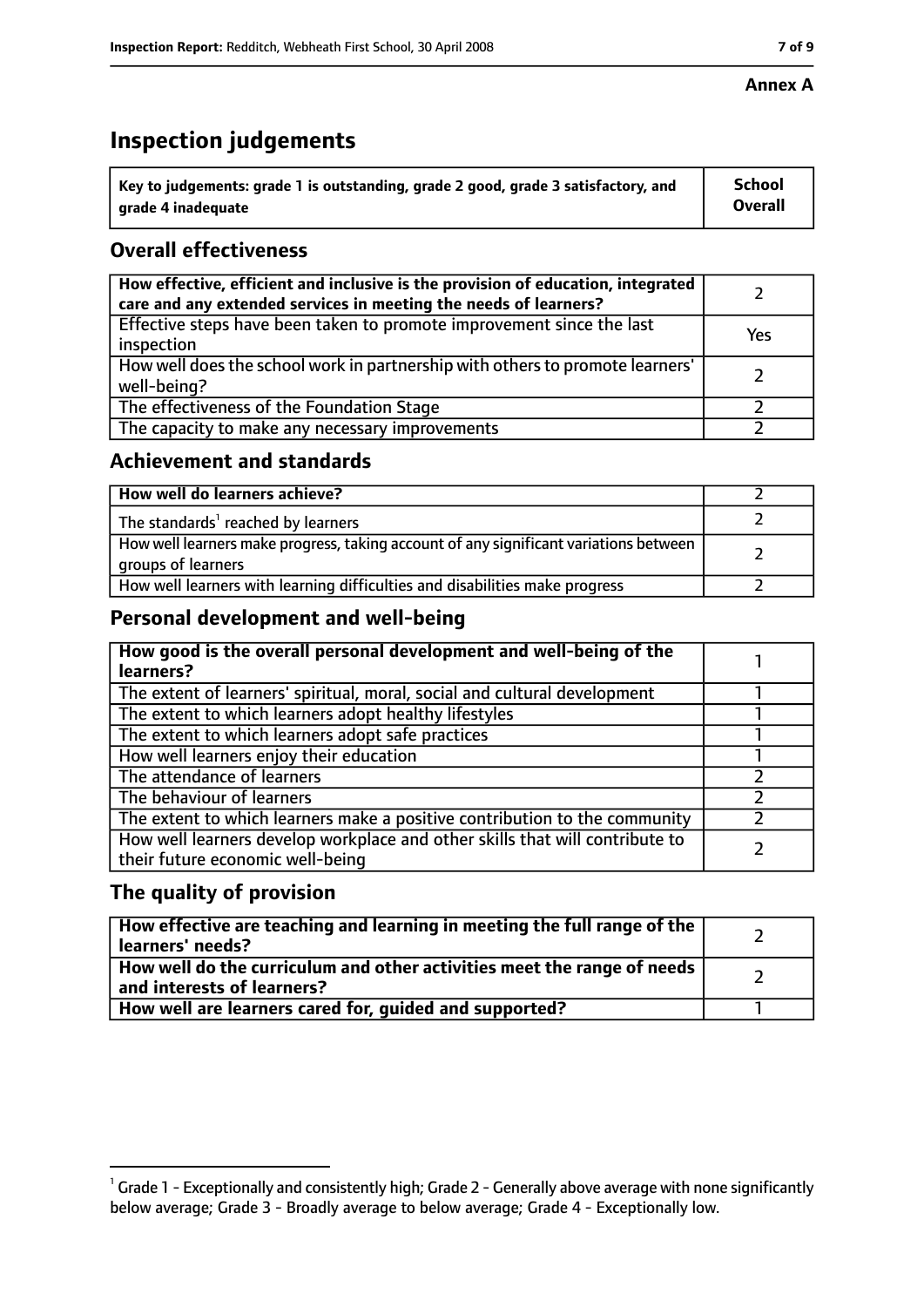## **Leadership and management**

| How effective are leadership and management in raising achievement                                                                              |     |
|-------------------------------------------------------------------------------------------------------------------------------------------------|-----|
| and supporting all learners?                                                                                                                    |     |
| How effectively leaders and managers at all levels set clear direction leading<br>to improvement and promote high quality of care and education |     |
| How effectively leaders and managers use challenging targets to raise standards                                                                 |     |
| The effectiveness of the school's self-evaluation                                                                                               |     |
| How well equality of opportunity is promoted and discrimination tackled so<br>that all learners achieve as well as they can                     |     |
| How effectively and efficiently resources, including staff, are deployed to<br>achieve value for money                                          | フ   |
| The extent to which governors and other supervisory boards discharge their<br>responsibilities                                                  |     |
| Do procedures for safequarding learners meet current government<br>requirements?                                                                | Yes |
| Does this school require special measures?                                                                                                      | No  |
| Does this school require a notice to improve?                                                                                                   | No  |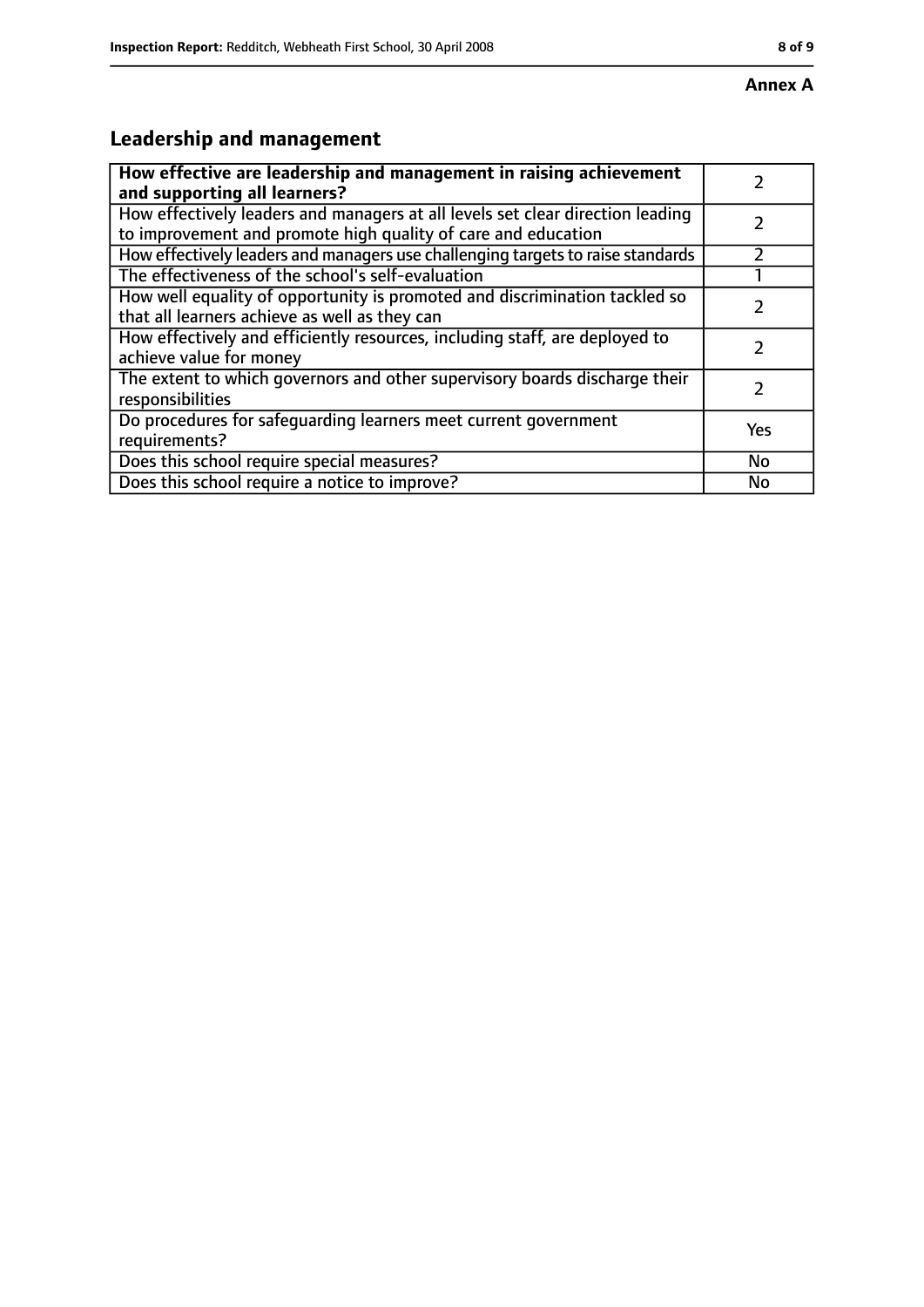## **Text from letter to pupils explaining the findings of the inspection**

Thank you for making me so welcome and answering my questions when I visited you. You are rightly proud of your school and what it does for you. You and your parents are correct in thinking that you go to a good school where some things are excellent. Here is a summary of what I found.

- You make good progress and you reach standards in English and science that are higher than in many schools.
- Your behaviour is good. You are polite, friendly and helpful to everyone, and you understand very well how to keep yourselves safe, and are prepared well for your Middle then High Schools.
- You clearly enjoy your lessons and most of you love coming to school. You work hard and try to do your best.
- You are taught well and your teachers work hard to make sure that your lessons are interesting.
- The headteacher leads the school excellently and the staff work as an effective team.
- All the staff look after you extremely well so you are safe and happy.
- You have lots of interesting things to do including many visits and additional activities.

Even though Webheath is a good school, there are some ways in which it can do better. I have asked the headteacher and governors to do two things.

- Help you to make better progress in mathematics.
- Look at ways of making the curriculum even more exciting and interesting.

Thank you again for making me feel so welcome and do not forget you can help to make the school an even better place by continuing to work hard.